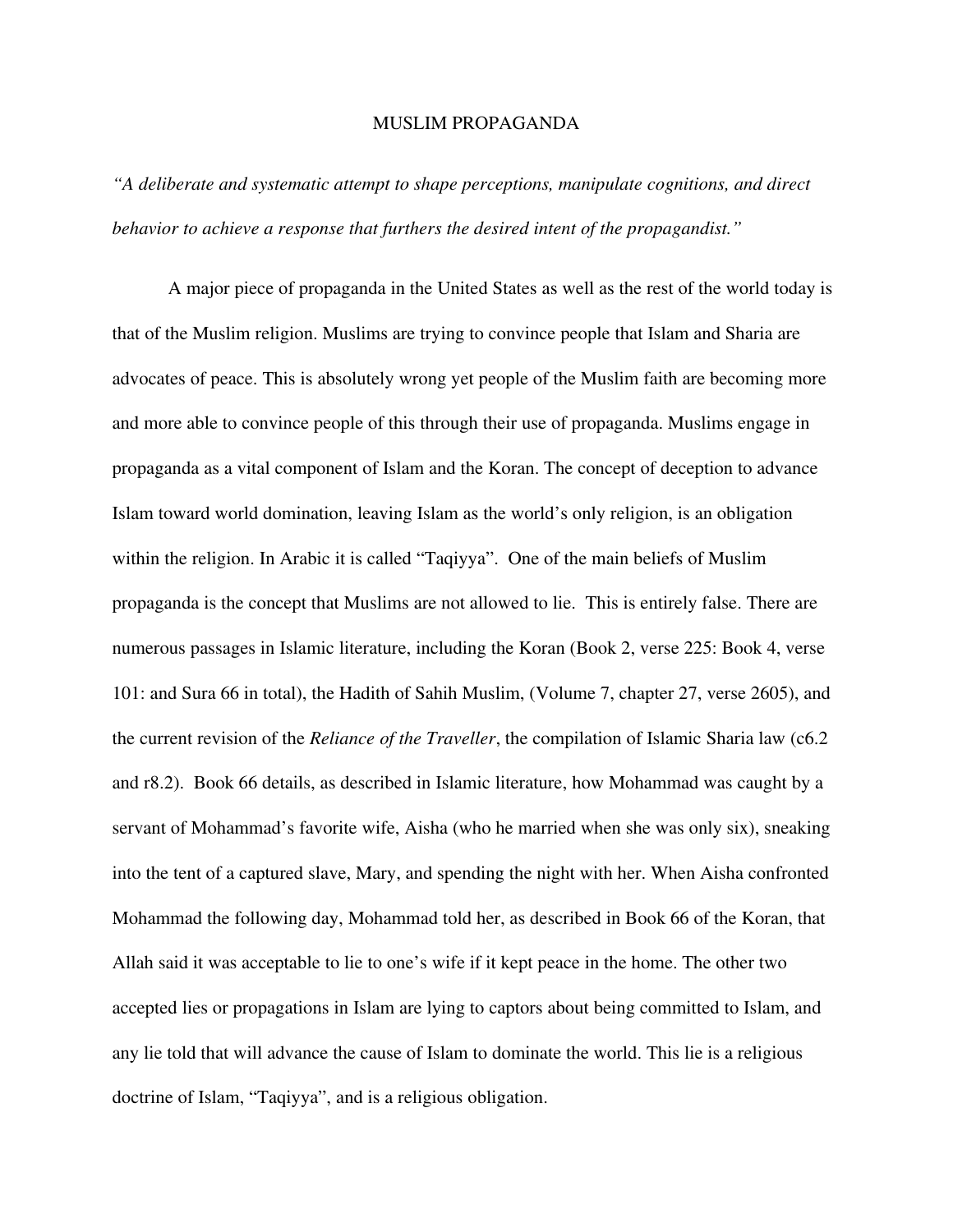Another piece of Islamic propaganda is that non-Muslims are treated in a fair and just manner under Islam. Nothing could be farther from the truth. The Islamic law, Sharia, is very clear, as is the Koran, Hadith, and *Reliance of the Traveller* on the subject (Koran, 2:191, 3:28, 3:118, 3:151, 4:56, 4:94, 4:102, 4:144, 5:33, 5:51, 5:57, 5:86, 8:12, 8:39, 9:5, 9:23, 9:29, 9:73, 9:123, 16:106, 33:26. *Reliance of the Traveller*, o11.0-o11.11). Among other laws, non-Muslims may not act as a witness in any legal proceeding involving Muslims; a Muslim woman may not marry a non-Muslim; and non-Muslims are subject to either mandatory conversion to Islam, paying an extortion tax, "Jizya" in Arabic, or death. (Book 9, verse 29).

Muslims in America would have us believe that women are treated in a fair and just manner under Islam. Again, nothing is farther from the truth. Under Sharia law, women are inferior to men. Under Sharia law, women are the property of men. Under Islam inheritance requires that a woman be given only one half that of a male beneficiary. Under Islam, if a wife insults her husband he may beat her! Wives and daughters may be subject to "honor killing" if they are raped through no fault of their own, or if they become to "Westernized" bringing shame on the Muslim family. These occur frequently now in America. (Koran, 2:221, 2:222, 2:223, 4:24, 4:25, 4:34, 24:31. *Reliance of the Traveller*, Book M.)

They are using the idea which was spread by President Bush that it is only the "radical" Muslims which the U.S. was after in the wake of 9/11. By saying that we were only after the "radicals", that implies that there are "non-radicals". However, if you are a true Muslim and believe that the Koran is the literal word of Allah, which you must to be a true Muslim, then you are by default a radical. The whole religion itself preaches radical ideas with a completely flawed ideology to begin with. The religion is using Integration propaganda by closing political officials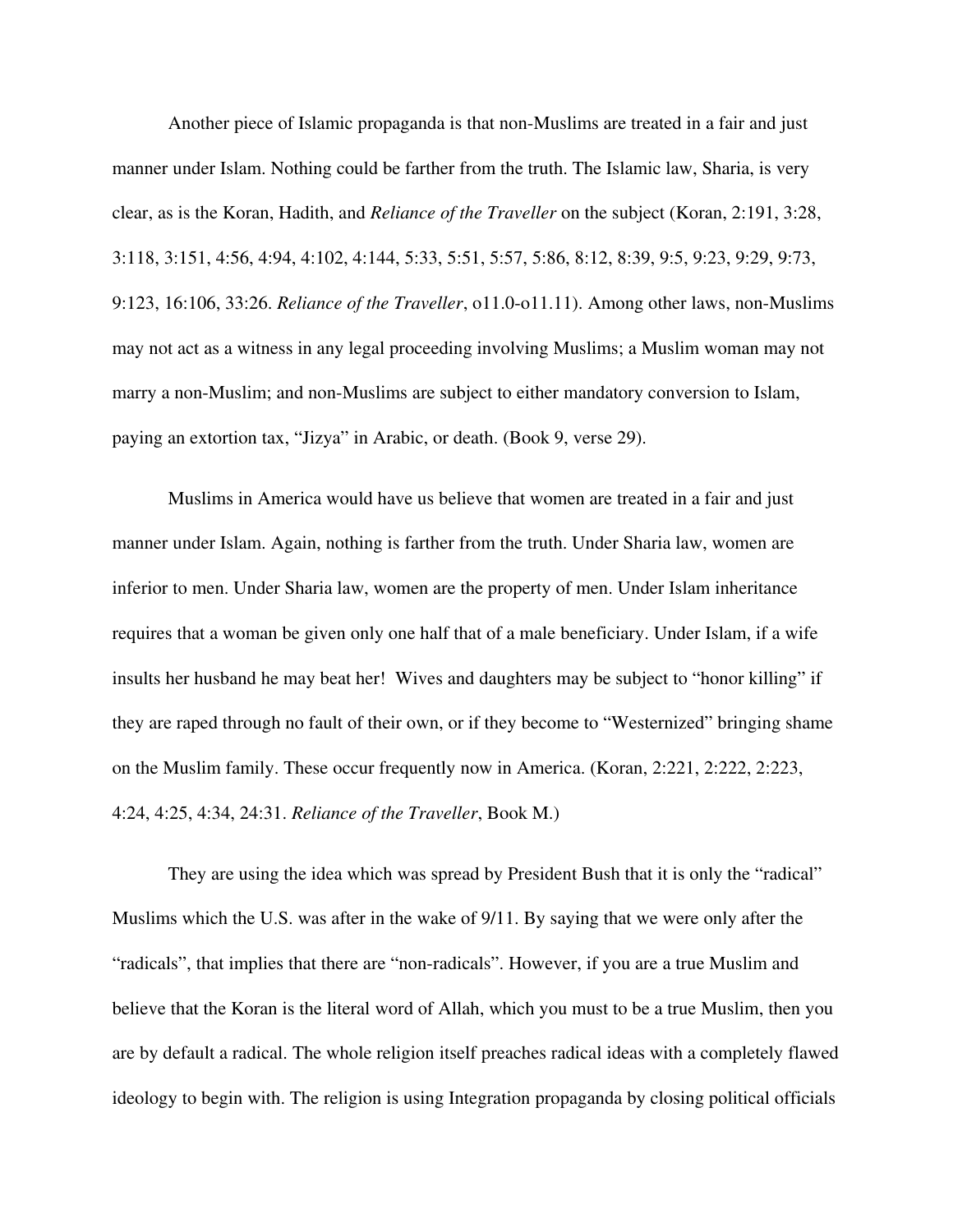into a corner and using the politicians' political correctness to their advantage. A political official would never come out and say that a whole religion was radical; this works to the Muslims' advantage. Agitation propaganda is also being used by capitalizing on the stigma that is now put on their religion.

There is no institution or organization specifically organizing the propaganda or any individual for that matter. All people of this faith would have the rest of the world believe that it is a peaceful religion. Lastly, Islam is portrayed in America as a religion of peace. Again, it is nothing farther from the truth. Fourteen hundred years of Islamic wars and Jihad confirm it. Islam has never been a religion of "peace", but of war and conquest by the sword. Holy War, or Jihad in Arabic, is a religious obligation on the part of every faithful Muslim. (Koran, 2:195, et al. Sahih Bukhari Hadith, Vol. 4, Book 56. *Reliance of the Traveller*, h8.17) The Koran even provides the funding mechanism for conducting Jihad as a part of the Five Pillars of Islam, "Zakat" in Arabic, which is a tax on Muslims used to fund Holy War. (Koran, 5:3, 32:2. *Reliance of the Traveller*, u1.0, v2.0, and w4.5).

Muslims in general and various Muslim groups are using the mistakes of western political figures and the fact that people feel "bad" for them to try and make people believe that their religion is that of peace. The Islamic propaganda in America is spread through these various interfaith activities and groups. Unfortunately, Christian and Jewish groups have bought into the Muslim propaganda because they are unable to suspend their religious disbelief that another "religion" could be involved in destroying all other religions. It goes against the Judeo-Christian ethic, which is exactly how the Muslims have been able to infiltrate American society by words instead of by the sword.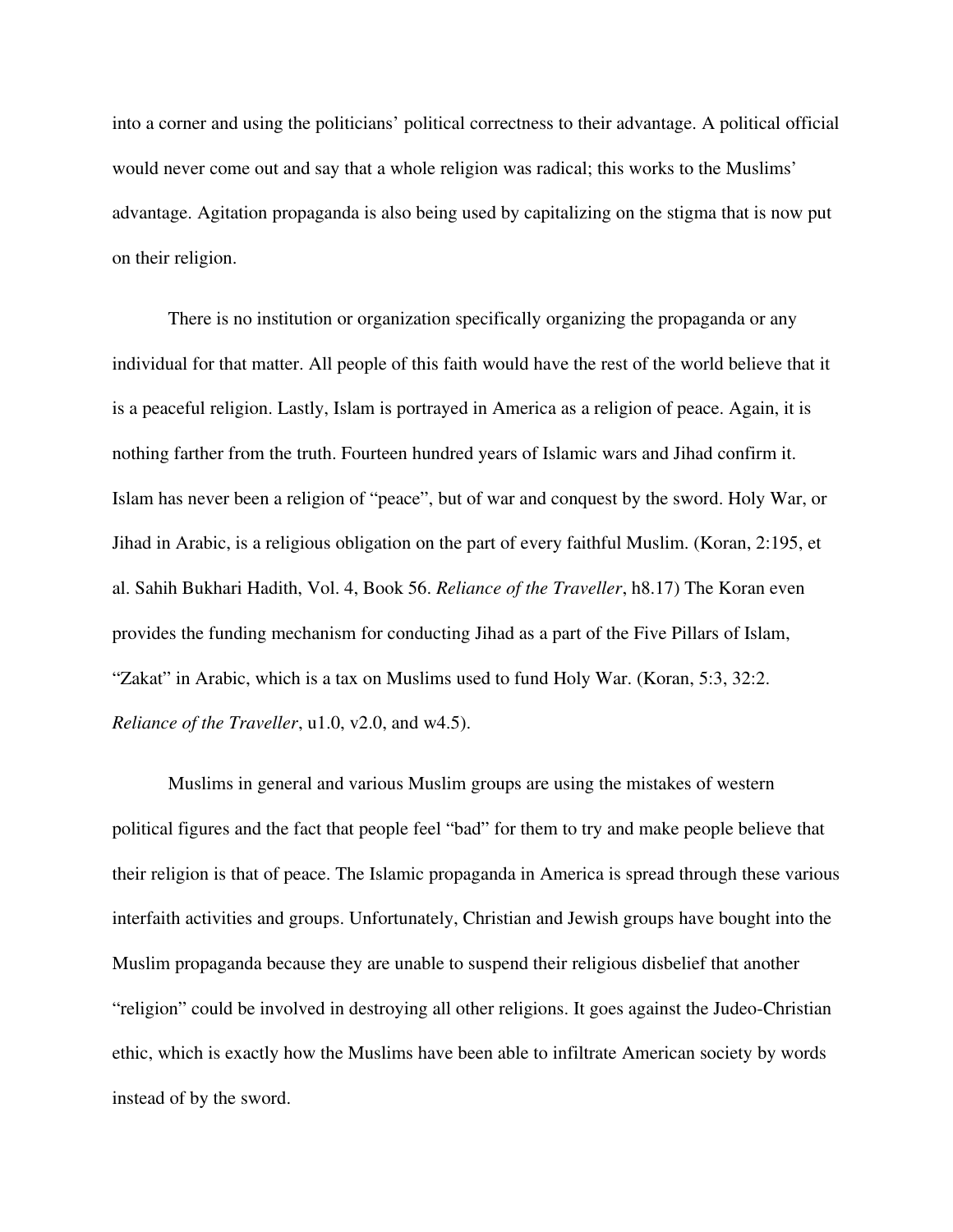Mohammad would have to be the established historical leader, was born in Mecca in 570CE, or five hundred seventy years after the birth of Jesus. In the town of Mecca in Arabia at that time the population consisted of several Jewish and Christian groups, as well as pagan Arabs. Mohammad grew up, raised by his Uncle, listening to the stories told by the Jews and Christians from both the Old and New Testaments. As an adult, Mohammad had a good idea about both Jewish and Christian history. (As an aside, it must be noted that there are numerous historical errors in the Koran regarding Jewish and Christian facts, including the claim in the Koran that there was nothing divine about Jesus, and that he was not crucified) (4:157)

In Mecca in 570CE the pagan Arabs worshipped some 360 different idols representing various gods in daily life, much like the Egyptians, Greeks, and Romans. These idols were contained within a stone building called the [Ka'aba.](http://en.wikipedia.org/wiki/Kaaba) The chief god among them was the moon god, referred to in Arabic as Al Ilah, translated as the number one god – "Al" meaning "the", and "Ilah" meaning the first or number one.

Reading the Koran it becomes very clear that Mohammad had a good grasp of Jewish history and the people of the "Book", as well as a fairly good understanding of the story of Jesus and His impact on Christians with who Mohammad associated. He also had a good understanding of the rivalry between the Jews and Christians, at least in Mecca where he grew up. This information, transmitted to his followers during his lifetime verbally, was incorporated into the Koran after Mohammad's death in 632CE. (Arabic *qur'ān* means reading, book; related to *qara'a* to read, or recite)

Mohammad was also very aware that the wealthiest populations living in Mecca while he was growing up was the Jews. He saw them owning property, engaging in businesses as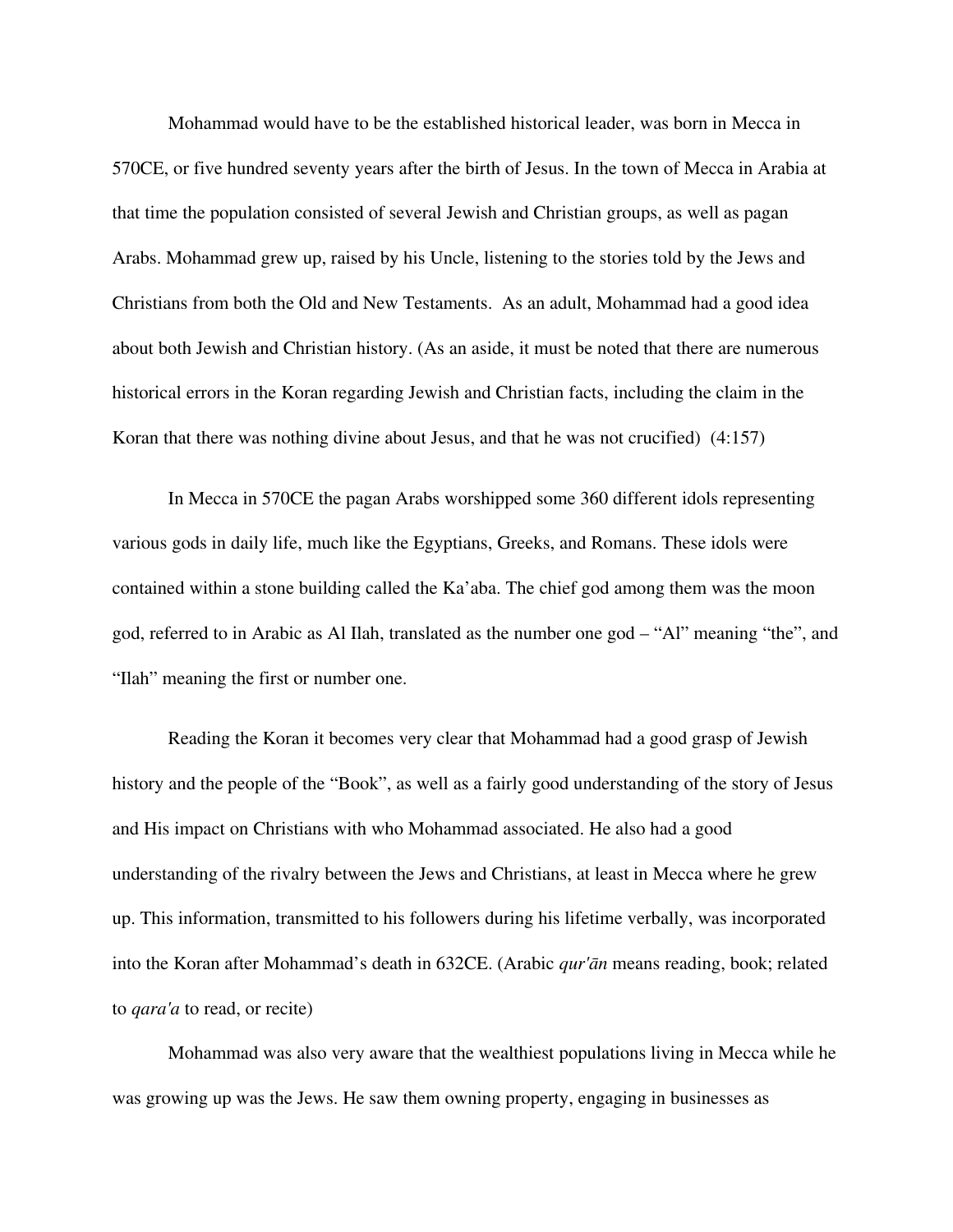merchants and traders, with a life-style in excess of everyone else. They were well-educated and somewhat worldly as befit the times. They traded by caravans with people outside of Arabia, especially in Europe and Asia. Mohammad always saw the Jewish caravans coming through Mecca on their way North with silks, spices, and other valuable treasures. What he also saw was the vulnerability of these caravans to attack as they were completely unprotected. The Koran clearly describes these caravans and their contents.

Beginning around 600CE, according to early biographies of Mohammad, he began to preach, especially to the Jews, that he had been visited by the Angel Gabriel in a cave outside of Mecca where he would go to meditate. He told them that Gabriel had come to reveal "truth" to Mohammad directly from Al-Ilah! Over the next ten years Mohammad continued to try to convince the Jews that the "revelations" he received through Gabriel from Al-Ilah, the number one god, clearly indicated that AlIlah was angry at the Jews, and that Mankind had one last chance to redeem itself, thus the message of the Koran!

The "revelations" received by Mohammad during his Meccan preaching period from 600CE to 610CE are the non-violent, passive ones found in the Koran. Mohammad attempted to peacefully convince the Meccan Jews of his "prophethood" on par with Moses and Jesus, and that the one true god, Al Ilah, wanted all people to worship only him. The intent appears very clear. Mohammad used the concept of monotheism, the basis for Judaism, to show a nexus between Judaism and what later became Islam so that it would be an easy lateral conversion by the Jews to the new faith. He undoubtedly used the scare-tactics of the Prophets he found in the Old Testament, such as Moses, Isaiah, Jeremiah, and the Judges to keep Jews on the right track. But the Jews were happy with their faith, as were the Christians. They finally decided they had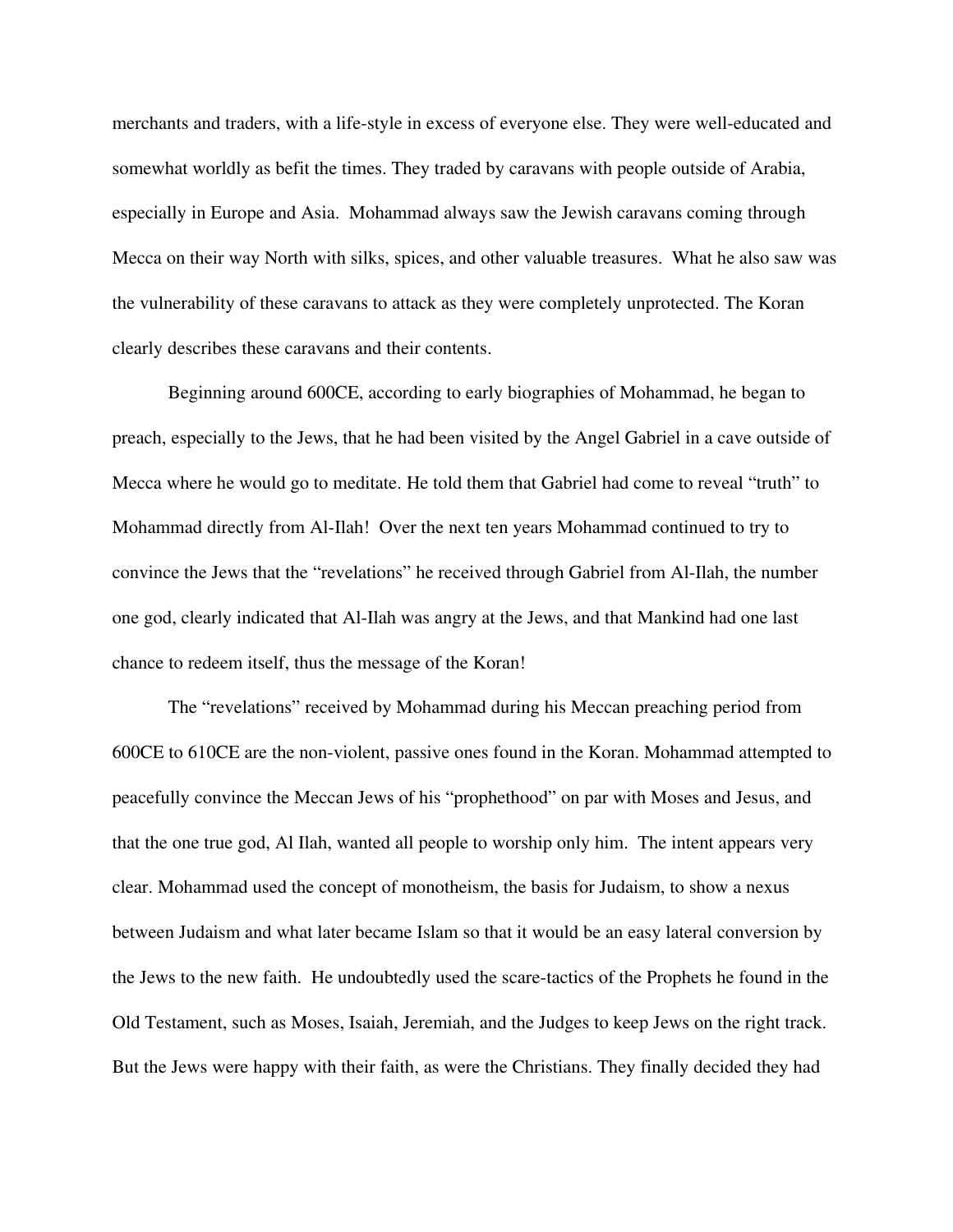enough from Mohammad, and conspired to destroy him and his few followers. Tipped off, Mohammad and his few followers fled north to the town of Medina in 610CE. That's where the real trouble starts.

Once established in Medina, Mohammad, now rejected and angry, begins to scheme against the Meccans – Jews in particular, and teach them a lesson! This is where the doctrine of abrogation, or the replacement with one revelation by a new one, is born. (2:106) Mohammad attempted to convert Jews peacefully while in Mecca, but now no more "Mr. Nice Guy" Now it would have to be by the sword.

In order to create an army, it is necessary for wealth to purchase, not only arms, but soldiers. The Medinan "revelations" to Mohammad through Gabriel from Al Ilah now turn to violence and hatred for Jews in retribution for their rejection. Mohammad undoubtedly decides that he must "convert" the pagan Arabs to his "faith" because they are poor and uneducated, and worship the 360 idols in the Ka'aba. They are ripe for the picking.

Mohammad now preaches to the pagan Arabs that Al Ilah sanctions the pillaging of the vulnerable caravans in order to provide the wealth necessary to outfit the new Muslim army. Further, Mohammad convinces the pagan Arabs to join him offering to let them keep 80% of whatever they capture from the caravans, including the slavery of any women and children. Now the poor and downtrodden pagan Arabs may pillage, rape, and slaughter anyone expect their own converts, with the divine sanction of Al Ilah.

History dictates that the Muslim army increased geometrically from 610CE onward, which very shortly became very wealthy due to the forced conversion of Non-Muslims, or the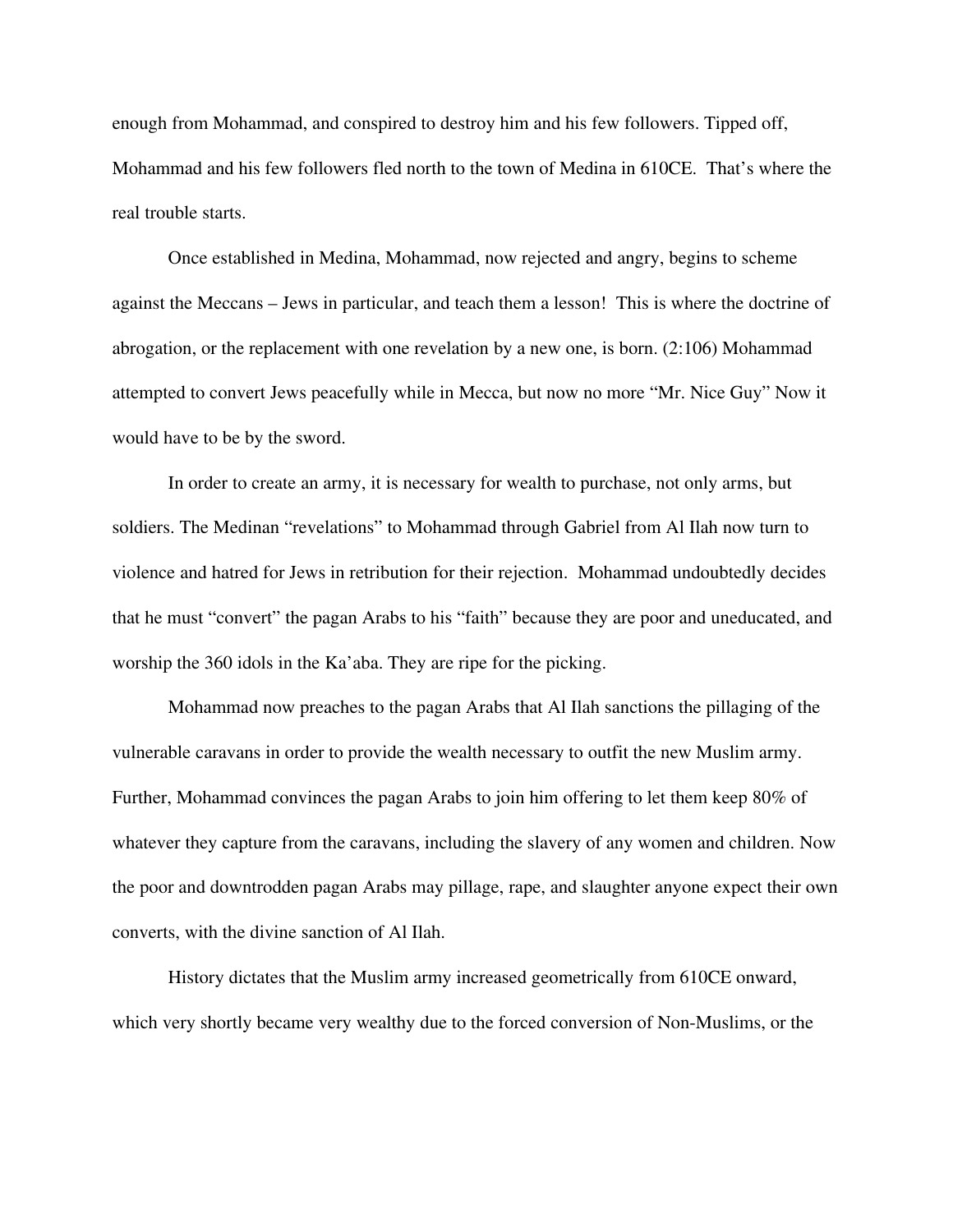ritual slaughter of those who resisted, their worldly goods and wealth being forfeit, especially the Jews in Mecca, and Arabia in general.

Finally, Mohammad returned to Mecca to subdue the population, especially the Jews once again. In the final conflict, the Jews were defeated. Mohammad himself ordered, and personally observed the beheading of over 800 Jews, wiping out the entire Jewish population of Mecca. Mohammad then ordered all Jews out of Arabia forever, an edict which continues to the present time.

Because the Koran documents the conflict between Mohammad and the Jews, which is part of the Islamic doctrine found in the Koran, it is a continuing religious obligation for Muslims to continue the fight with Jews until all Jews are converted or exterminated! If Muslims believe that the words in the Koran come directly from Al Ilah, then those words must be taken literally and the obligations must be carried out regardless of the consequences. Muslims do not believe in any "historical" context of the Koran. It is the divine roadmap for Mankind's continuing behavior then, now, and in the future; nothing less.

Islam has never been a religion of peace. Islam has always been spread by the sword since 610AD. Jihad, or Holy War to spread Islam, has been a religious obligation directly from the Koran. (Koran, 2:195, Sahih Bukhari Hadith, Vol. 4, Book 56, *Reliance of the Traveller*, h8.17) The Koran has at least 109 verses that require Muslims to kill non-believers. Many specify the violence required such as cutting off heads, cutting off hands and feet, and crucifixion. All of the violence required by the Koran is openended, not historical like the Old and New Testaments. It is a never-ending religious obligation until the only religion left in the world is Islam.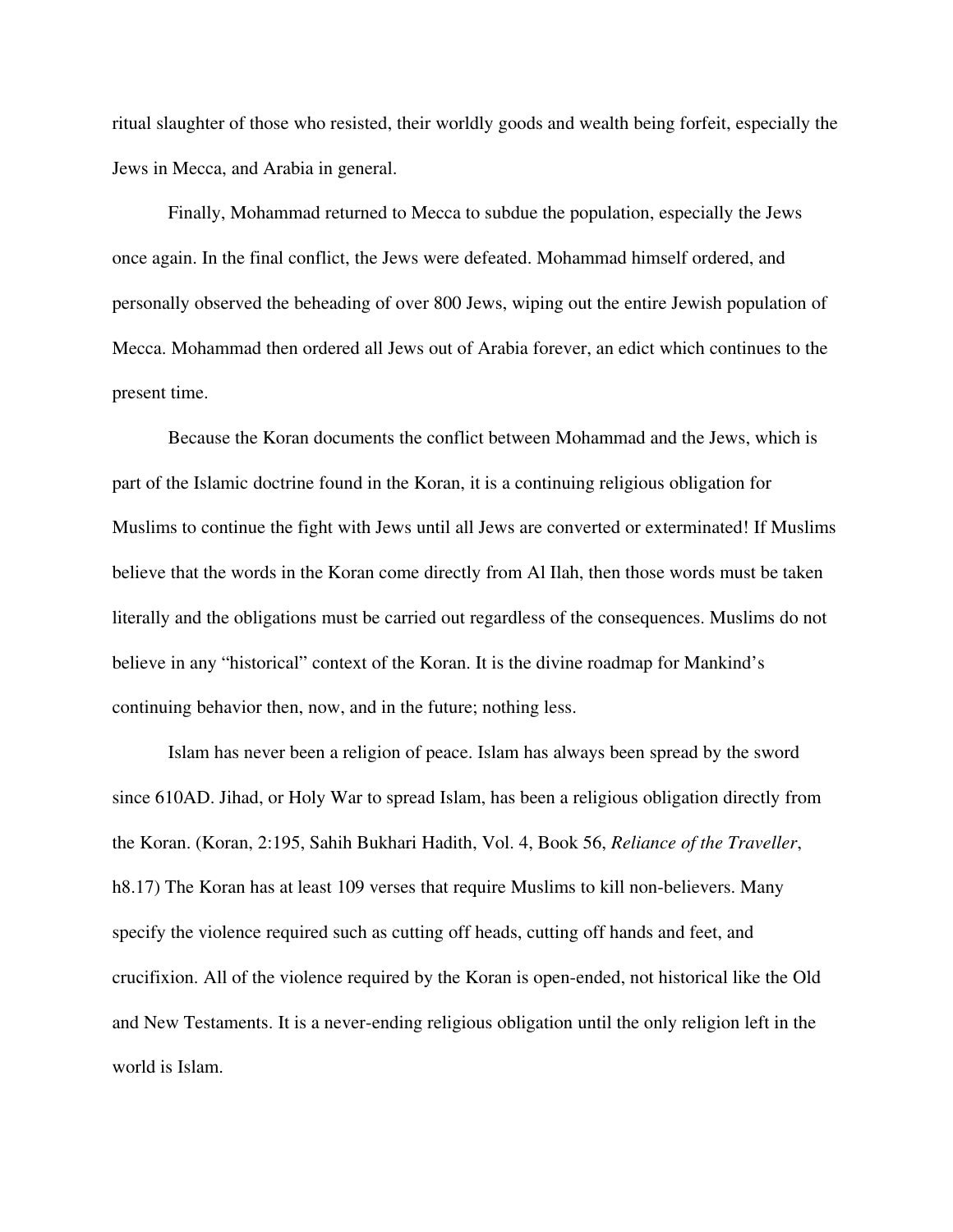Muslims maintain that Islam prevents them from fighting aggressively, only defensively. This idea is always taken out of context in the Koran. While it is true that 2:256 states, "There is no compulsion in religion", it is a clouding of the truth. You need to read what comes before and after this verse. In fact, the Koran requires Muslims to enter "Dar-ul-Harb", the land of conflict in Arabic, where Islam does not control everything, and attempt to convert non-believers to Islam. If they reject Islam, then they are considered to be hostile toward Islam, and should be fought aggressively so they are not examples to other non-believers to also reject Islam. If any environment is not positive toward conversion to Islam, that environment must be subdued so that non-believers are free to accept Islam – so there is "no compulsion in religion", and nonbelievers are free to convert. It is a scam to rationalize the killing of non-believers to advance Islam where it is not in control. There are numerous passages in the Koran that evidence this:

[2.244] And fight in the way of Allah, and know that Allah is Hearing, Knowing.

[2.216] Fighting is enjoined on you, and h is an object of dislike to you; and it may be that you dislike a thing while it is good for you, and it may be that you love a thing while it is evil for you, and Allah knows, while you do not know.

[3.56] Then as to those who disbelieve, I will chastise them with severe chastisement in this world and the hereafter, and they shall have no helpers.

[3.151] We will cast terror into the hearts of those who disbelieve, because they set up with Allah that for which He has sent down no authority, and their abode is the fire, and evil is the abode of the unjust.

[4.74] Therefore let those fight in the way of Allah, who sell this world's life for the hereafter; and whoever fights in the way of Allah, then be he slain or be he victorious, We shall grant him a mighty reward.

[4.76] Those who believe fight in the way of Allah, and those who disbelieve fight in the way of the Shaitan. Fight therefore against the friends of the Shaitan; surely the strategy of the Shaitan is weak.

<sup>[</sup>2.191] And kill them wherever you find them, and drive them out from whence they drove you out, and persecution is severer than slaughter, and do not fight with them at the Sacred Mosque until they fight with you in it, but if they do fight you, then slay them; such is the recompense of the unbelievers.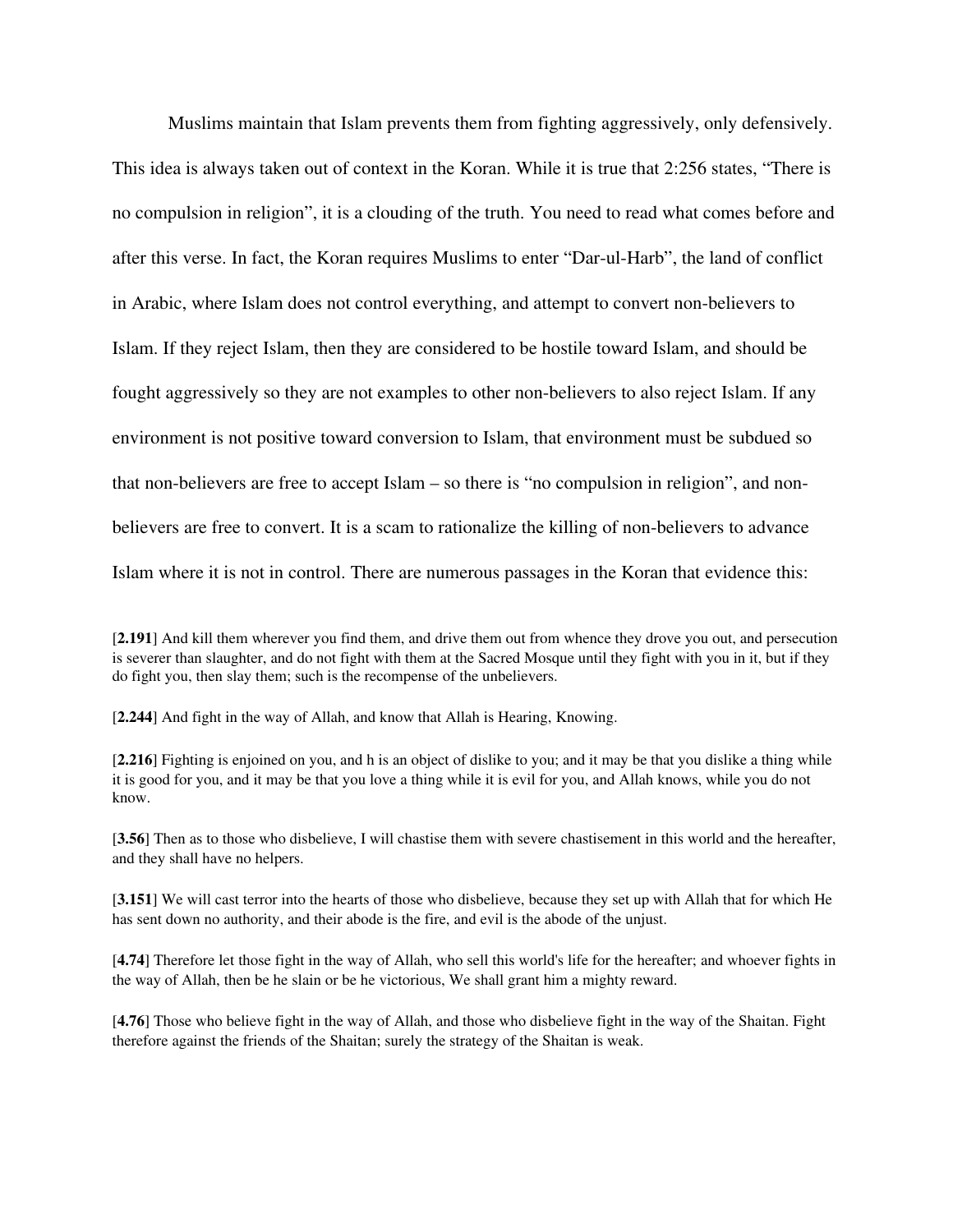[4.89] They desire that you should disbelieve as they have disbelieved, so that you might be (all) alike; therefore take not from among them friends until they fly (their homes) in Allah's way; but if they turn back, then seize them and kill them wherever you find them, and take not from among them a friend or a helper.

[4.104] And be not weak hearted in pursuit of the enemy; if you suffer pain, then surely they (too) suffer pain as you suffer pain, and you hope from Allah what they do not hope; and Allah is Knowing, Wise.

[5.33] The punishment of those who wage war against Allah and His apostle and strive to make mischief in the land is only this, that they should be murdered or crucified or their hands and their feet should be cut off on opposite sides or they should be imprisoned; this shall be as a disgrace for them in this world, and in the hereafter they shall have a grievous chastisement,

[8.12] When your Lord revealed to the angels: I am with you, therefore make firm those who believe. I will cast terror into the hearts of those who disbelieve. Therefore strike off their heads and strike off every fingertip of them.

[8.39] And fight with them until there is no more persecution and religion should be only for Allah; but if they desist, then surely Allah sees what they do.

[8.57] Therefore if you overtake them in fighting, then scatter by (making an example of) them those who are in their rear, that they may be mindful.

[8.65] O Prophet! urge the believers to war; if there are twenty patient ones of you they shall overcome two hundred, and if there are a hundred of you they shall overcome a thousand of those who disbelieve, because they are a people who do not understand.

[9.5] So when the sacred months have passed away, then slay the idolaters wherever you find them, and take them captives and besiege them and lie in wait for them in every ambush, then if they repent and keep up prayer and pay the poor-rate, leave their way free to them; surely Allah is Forgiving, Merciful.

[9.14] Fight them, Allah will punish them by your hands and bring them to disgrace, and assist you against them and heal the hearts of a believing people.

[9.29] Fight those who do not believe in Allah, nor in the latter day, nor do they prohibit what Allah and His Apostle have prohibited, nor follow the religion of truth, out of those who have been given the Book, until they pay the tax in acknowledgment of superiority and they are in a state of subjection.

[9.30] And the Jews say: Uzair is the son of Allah; and the Christians say: The Messiah is the son of Allah; these are the words of their mouths; they imitate the saying of those who disbelieved before; may Allah destroy them; how they are turned away!

[9.39] If you do not go forth, He will chastise you with a painful chastisement and bring in your place a people other than you, and you will do Him no harm; and Allah has power over all things.

[9.41] Go forth light and heavy, and strive hard in Allah's way with your property and your persons; this is better for you, if you know.

[9.73] O Prophet! strive hard against the unbelievers and the hypocrites and be unyielding to them; and their abode is hell, and evil is the destination.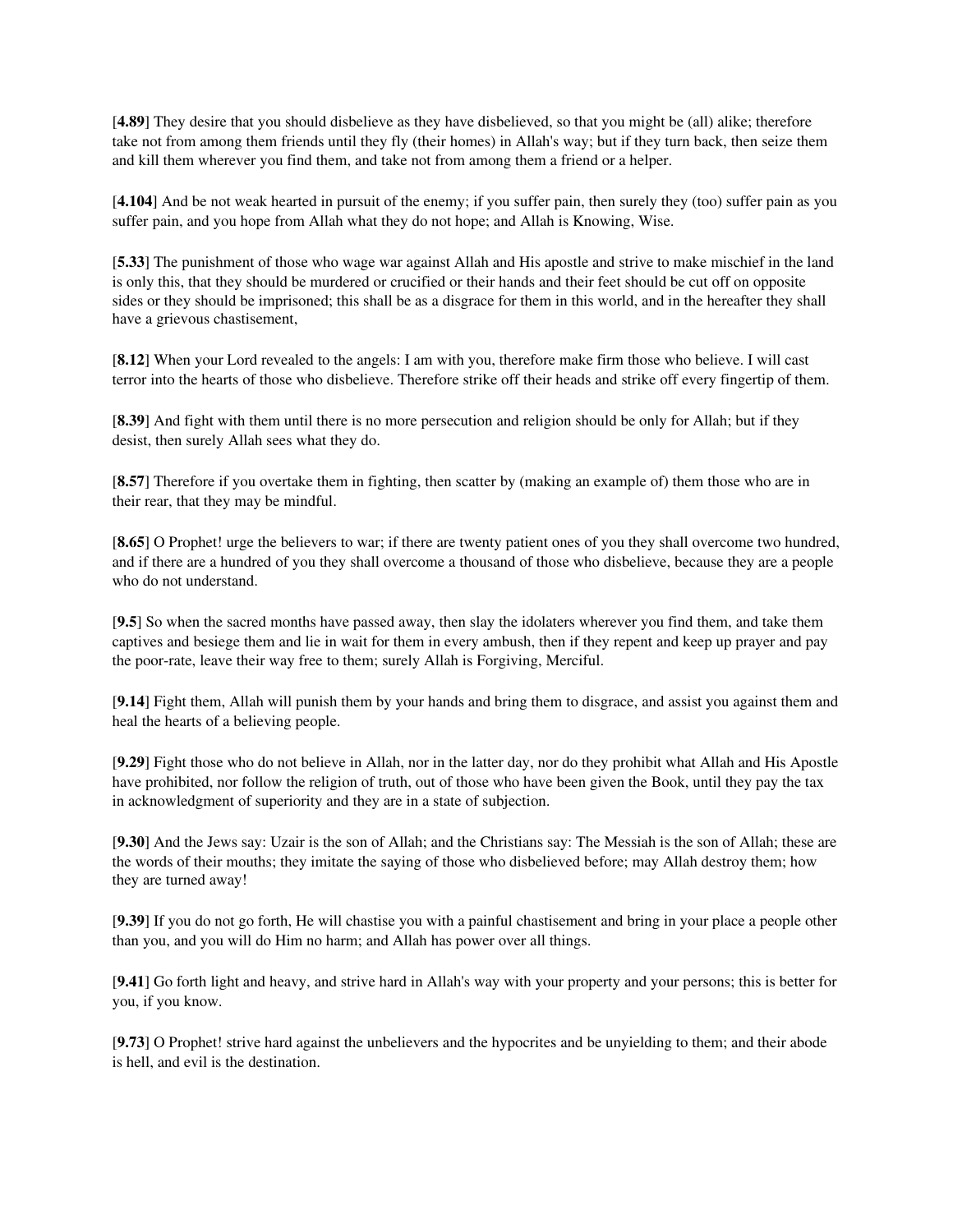[9.88] But the Apostle and those who believe with him strive hard with their property and their persons; and these it is who shall have the good things and these it is who shall be successful.

[25.52] So do not follow the unbelievers, and strive against them a mighty striving with it.

Then there are verses in the "Hadith", the sayings and examples of Muhammad:

[Volume 4, Book 52, Number 177] Allah's Apostle said, "The Hour will not be established until you fight with the Jews, and the stone behind which a Jew will be hiding will say. "O Muslim! There is a Jew hiding behind me, so kill him."

[Volume 4, Book 52, Number 220] Allah's Apostle said, "I have been sent with the shortest expressions bearing the widest meanings, and I have been made victorious with terror (cast in the hearts of the enemy).

Then there are other "Hadith":

[Tabari 7:97] *The morning after the murder of Ashraf, the Prophet declared, "Kill any Jew who falls under your power."*

[Tabari 9:69] *"Killing Unbelievers is a small matter to us"* (The words of Muhammad)

[Ibn Ishaq/Hisham 327] *"Allah said, 'A prophet must slaughter before collecting captives. A slaughtered enemy is driven from the land. Muhammad, you craved the desires of this world, its goods and the ransom captives would bring. But Allah desires killing them to manifest the religion.'"*

[Ibn Ishaq/Hisham 992] *"Fight everyone in the way of Allah and kill those who disbelieve in Allah."* (Muhammad's instructions to his men prior to a military raid.)

The history of Islam is a history of the sword. The Koran, Hadith, and Sharia law all confirm that Islam is NOT a "religion of peace". It is an ideology of violence and murder against everyone who refuses to convert or pay the Jizya extortion tax. There is no "negotiation" involved in Islam unless it is a "truce" for a limited period enabling Muslims to regroup and re-arm after a defeat.

There is plenty of historical evidence to show that what people hear today about this religion is wrong. But how can everyone believe such lies? It is because the Muslim religion has integrated into every aspect of people's lives and can spread its propaganda so easily down these avenues of life. They are on the news, living about, and on television spreading their propaganda to people. The diffusion of their propaganda comes from people believing what the Muslims are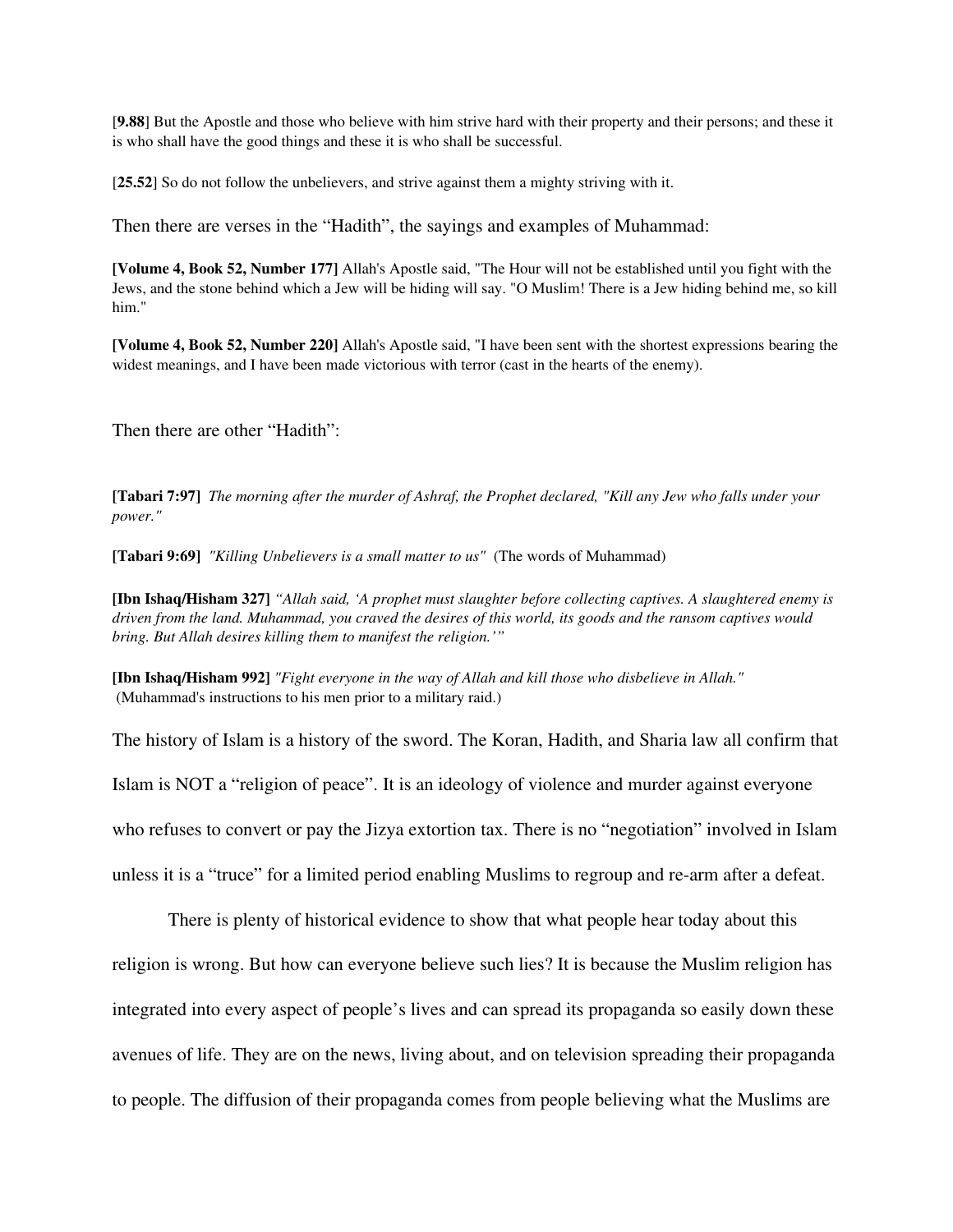telling them and spreading that message around to others unknowing of the truth. It is clear that the propagandist is reaching a good amount of its target audience which is the entire world. The use of verbal messages as well as written have been noted time and time again. With the incorporation of some other traditional media sources such as television and billboards, the propaganda is getting delivered faster than ever. The use of language has helped the Muslims deliver their messages better than any other form of propaganda. When asked about the Koran and what it says, they have been witnessed personally as well as on television, not putting what they say into context or even have gone as far as to downright lie to people. By using bandwagon propaganda, once people believe the propaganda and lies, others are always afraid to voice opposition. This is why nobody knows the truth about the history of the religion and what is truly preached unless people look for themselves. Combined with the bandwagon propaganda, card stacking would also come into play with the omission of key fact when explain what the Koran says for example. Clearly the Muslim religion is coming closer and closer to accomplishing its goals as evidenced by what most of society believes at this point in time.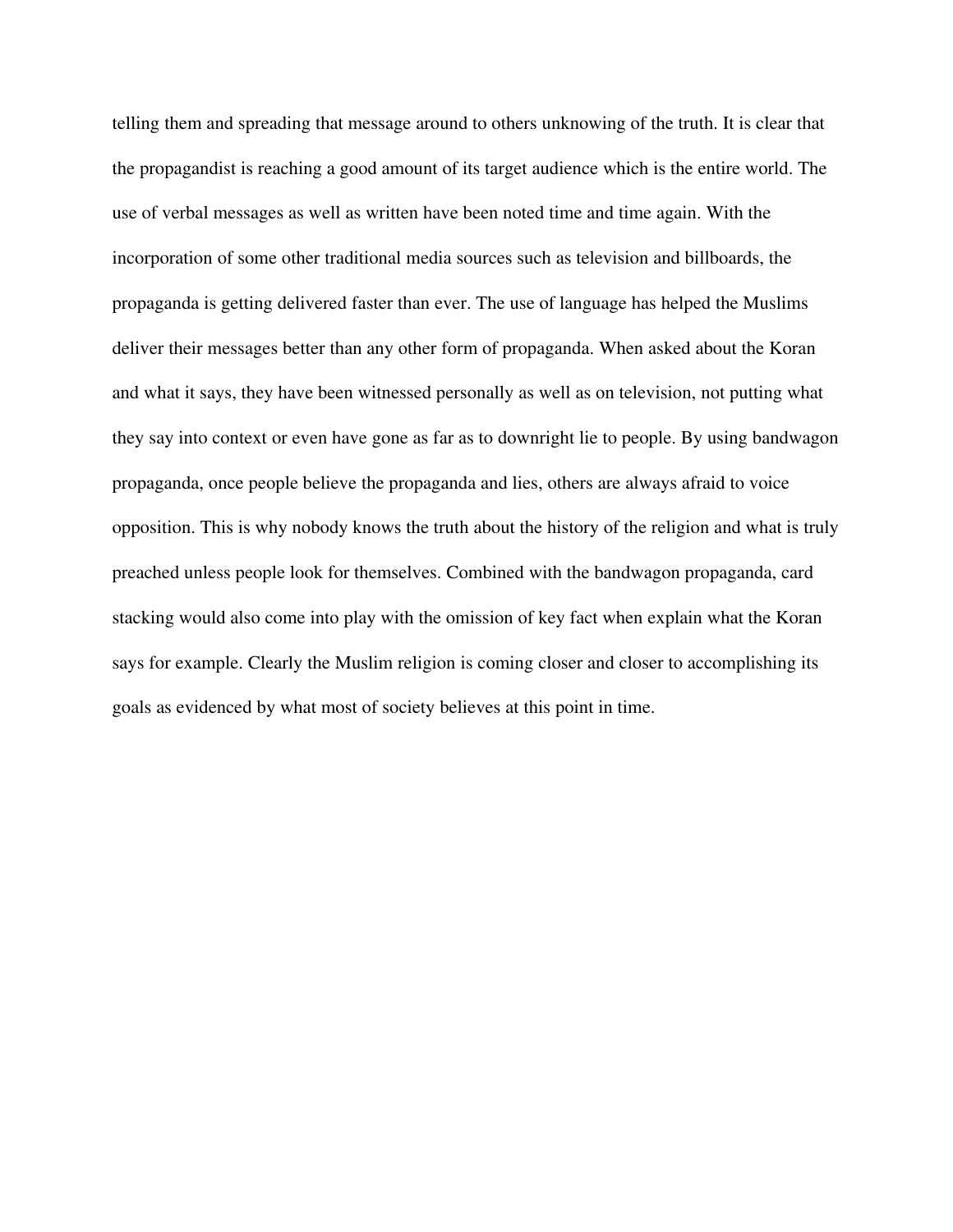## Reference List

Bostom, Andrew. 2005. *"The Legacy of Jihad"* New York: Prometheus Books.

Dawood,N.J. 2004. *"The Koran"* Penguin Classics: New York

Gabriel, Bridgette. 2008. *"They Must Be Stopped"* St. Martin's Press: New York

Ibn Naqib Al-Misri, Ahmad. "Reliance of the Traveller"

Malik, S.K. 1986. *"The Quranic Concept of War"* Himalayan Books: New Dehli.

Morey, Robert. 2001. *"The Islamic Invasion"* Christians Scholars Press

Peters, Rudolph. 2006. *"Crime and Punishment in Islamic Law"* Cambridge University Press: New York

Pickthall, Muhammad Marmaduke. 1997. "*The Meaning of the Glorious Koran"* New York: Plume.